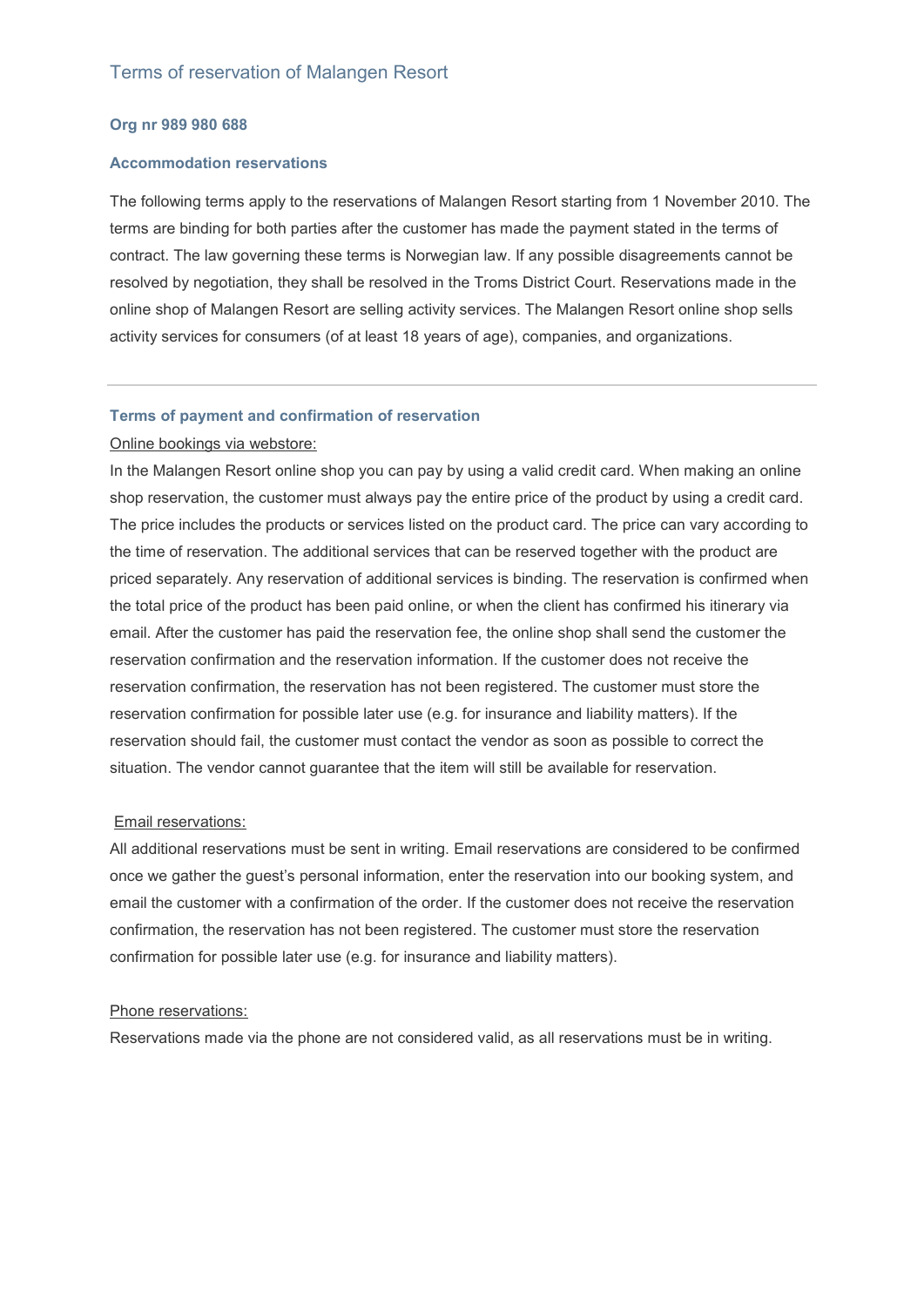#### **Terms of cancellation of Malangen Resort - Accommodation and activities**

The cancellation must always be made in writing an e-mail to Malangen Resort, regardless of the method of reservation.

Cancellations (for either activities or accommodation) received 1 month prior to arrival, will be charged as follows:

- 30-14 days prior to arrival: 25% of payment is due
- 14-7 days: 50% of payment due.
- 7 days and less: 100% payment due.

Group cancellations require a cancellation fee of NOK 1000 per person. A group is considered 10 or more persons.

# **General terms of contract concerning accommodation reservations**

Staying at the accommodation

The rental fee includes the right to use the accommodation during the time period specified in the reservation and other services that may have been mentioned in the product description.

#### Damages

The customer shall be obliged to compensate for damages he or she has caused to the accommodation or its movable property directly to either Malangen Resort or the accommodation owner. The customer shall be responsible for compensating for damages he or she has caused to the accommodation or its movable property in full. The guardians shall be responsible for damages caused by their underage children. Check your travel insurance coverage concerning damages.

### **General terms of contract concerning programme services**

# Services and pricing

The prices of services and the programme descriptions are presented in the product-specific descriptions in the online shop. The prices include VAT. Activities shall be subject to change due to weather conditions and the programme content may vary as well. The service provider reserves the right to change the price, duration, and programme of the activites without prior notice.

#### Pregnant women

Snowmobiling or sitting in a sleigh pulled by a snowmobile is not recommended for pregnant women. The vibration and exhaust gas from the snowmobile can be harmful to the fetus. If the safe performance of the programme requires special arrangements, the service provider shall be not responsible for the resulting additional costs. Dogsledding is also not recommended for pregnant women and Malangen Resort is not responsible for any harm caused during the dogsledding tour.